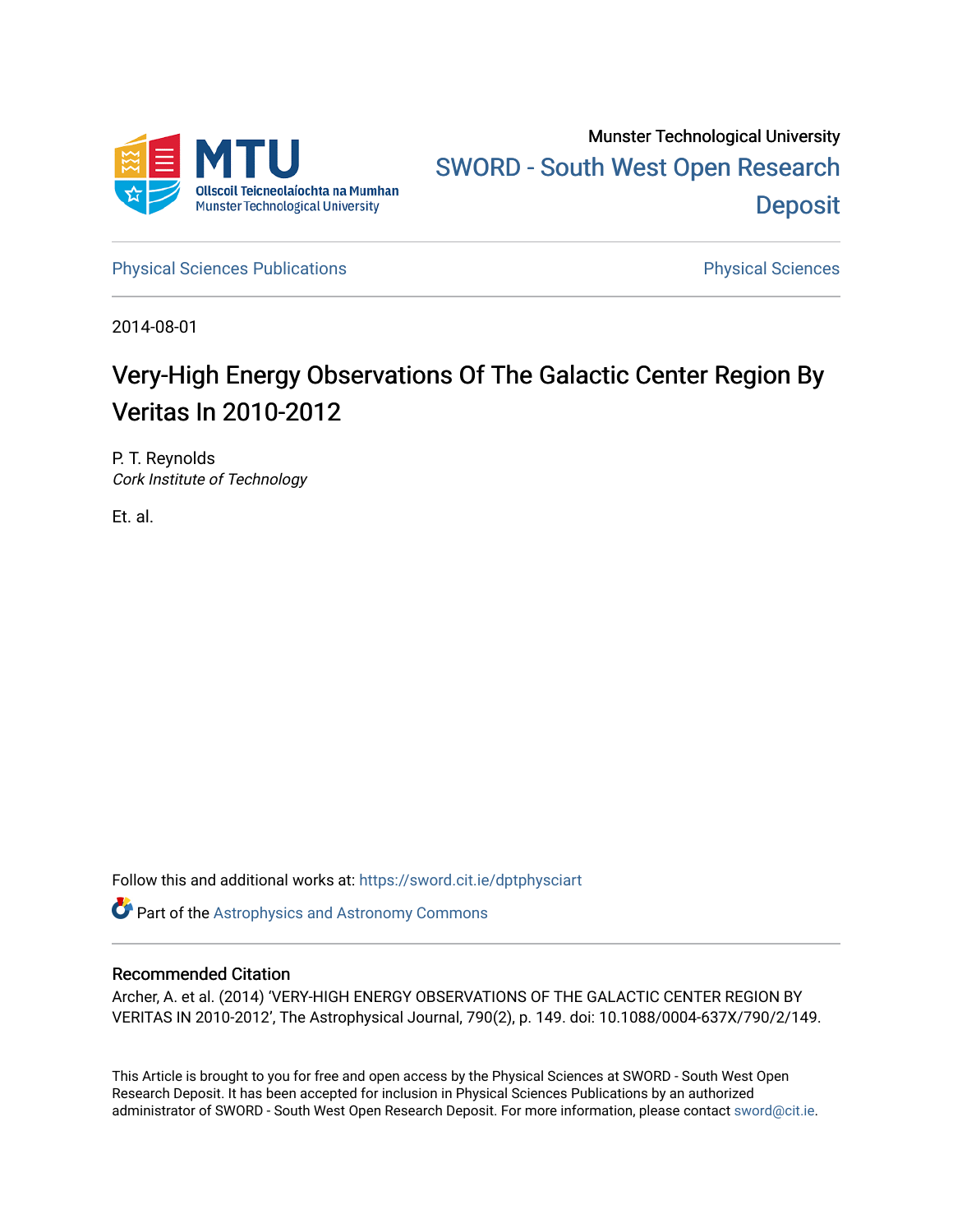# VERY-HIGH ENERGY OBSERVATIONS OF THE GALACTIC CENTER REGION BY VERITAS IN 2010–2012

A. Archer<sup>1</sup>, A. Barnacka<sup>2</sup>, M. Beilicke<sup>1</sup>, W. Benbow<sup>3</sup>, K. Berger<sup>4</sup>, R. Bird<sup>5</sup>, J. Biteau<sup>6</sup>, J. H. Buckley<sup>1</sup>, V. Bugaev<sup>1</sup>, K. BYRUM<sup>7</sup>, J. V CARDENZANA<sup>8</sup>, M. CERRUTI<sup>3</sup>, W. CHEN<sup>1</sup>, X. CHEN<sup>9,10</sup>, L. CIUPIK<sup>11</sup>, M. P. CONNOLLY<sup>12</sup>, W. CUI<sup>13</sup>, H. J. Dickinson<sup>8</sup>, J. Dumm<sup>14</sup>, J. D. Eisch<sup>8</sup>, A. Falcone<sup>15</sup>, S. Federici<sup>9,10</sup>, Q. Feng<sup>13</sup>, J. P. Finley<sup>13</sup>, H. Fleischhack<sup>10</sup>, L. FORTSON<sup>14</sup>, A. FURNISS<sup>6</sup>, N. GALANTE<sup>3</sup>, S. GRIFFIN<sup>16</sup>, S. T. GRIFFITHS<sup>17</sup>, J. GRUBE<sup>11</sup>, G. GYUK<sup>11</sup>, N. HÅKANSSON<sup>9</sup>, D. HANNA<sup>16</sup>, J. HOLDER<sup>4</sup>, G. HUGHES<sup>10</sup>, C. A. JOHNSON<sup>6</sup>, P. KAARET<sup>17</sup>, P. KAR<sup>18</sup>, M. KERTZMAN<sup>19</sup>, Y. KHASSEN<sup>5</sup>, D. KIEDA<sup>18</sup>, H. Krawczynski<sup>1</sup>, S. Kumar<sup>4</sup>, M. J. Lang<sup>12</sup>, G. Maier<sup>10</sup>, S. McArthur<sup>20</sup>, A. McCann<sup>21</sup>, K. Meagher<sup>22</sup>, P. Moriarty<sup>12,23</sup>, R. MUKHERJEE<sup>24</sup>, D. NIETO<sup>25</sup>, A. O'FAOLÁIN DE BHRÓITHE<sup>10</sup>, R. A. Ong<sup>26</sup>, A. N. OTTE<sup>22</sup>, N. PARK<sup>20</sup>, J. S. PERKINS<sup>27</sup>, M. Pohl<sup>9</sup>,<sup>10</sup>, A. Popkow<sup>26</sup>, H. Prokoph<sup>10</sup>, E. Pueschel<sup>5</sup>, J. Quinn<sup>5</sup>, K. Ragan<sup>16</sup>, J. Rajotte<sup>16</sup>, L. C. Reyes<sup>28</sup>, P. T. REYNOLDS<sup>29</sup>, G. T. RICHARDS<sup>22</sup>, E. ROACHE<sup>3</sup>, G. H. SEMBROSKI<sup>13</sup>, K. SHAHINYAN<sup>14</sup>, A. W. SMITH<sup>18</sup>, D. STASZAK<sup>16</sup>, I. Telezhinsky<sup>9,10</sup>, J. V. Tucci<sup>13</sup>, J. Tyler<sup>16</sup>, A. Varlotta<sup>13</sup>, S. Vincent<sup>10</sup>, S. P. Wakely<sup>20</sup>, A. Weinstein<sup>8</sup>, R. Welsing<sup>10</sup>, A. WILHELM<sup>9, 10</sup>, D. A. WILLIAMS<sup>6</sup>, A. ZAJCZYK<sup>1</sup>, AND B. ZITZER<sup>7</sup><br><sup>1</sup> Department of Physics, Washington University, St. Louis, MO 63130, USA; beilicke@physics.wustl.edu <sup>2</sup> Harvard-Smithsonian Center for Astrophysics, 60 Garden Street, Cambridge, MA 02138, USA<br><sup>3</sup> Fred Lawrence Whipple Observatory, Harvard-Smithsonian Center for Astrophysics, Amado, AZ 85645, USA<br><sup>4</sup> Department of Physic <sup>12</sup> School of Physics, National University of Ireland Galway, University Road, Galway, Ireland<br>
<sup>13</sup> Department of Physics and Astronomy, Puride University, West Lafayette, IN 47907, USA<br>
<sup>13</sup> Department of Astronomy and

*Received 2014 May 17; accepted 2014 June 20; published 2014 July 16*

## ABSTRACT

The Galactic center is an interesting region for high-energy (0*.*1–100 GeV) and very-high-energy (*E >* 100 GeV) *γ* -ray observations. Potential sources of GeV*/*TeV *γ* -ray emission have been suggested, e.g., the accretion of matter onto the supermassive black hole, cosmic rays from a nearby supernova remnant (e.g., Sgr A East), particle acceleration in a plerion, or the annihilation of dark matter particles. The Galactic center has been detected by EGRET and by *Fermi/*LAT in the MeV*/*GeV energy band. At TeV energies, the Galactic center was detected with moderate significance by the CANGAROO and Whipple 10 m telescopes and with high significance by H.E.S.S., MAGIC, and VERITAS. We present the results from three years of VERITAS observations conducted at large zenith angles resulting in a detection of the Galactic center on the level of 18 standard deviations at energies above ∼2*.*5 TeV. The energy spectrum is derived and is found to be compatible with hadronic, leptonic, and hybrid emission models discussed in the literature. Future, more detailed measurements of the high-energy cutoff and better constraints on the high-energy flux variability will help to refine and*/*or disentangle the individual models.

*Key words:* astroparticle physics – black hole physics – Galaxy: center – gamma rays: galaxies – methods: data analysis – radiation mechanisms: non-thermal

*Online-only material:* color figures

## 1. INTRODUCTION

The strong radio source Sgr A\* located in the center of our galaxy is believed to coincide with a  $4 \times 10^6 M_{\odot}$  black hole.

While molecular clouds and dust hide the view toward the Galactic center at optical wavelengths, transient X-ray events with a 2–10 keV energy output up to  $10^{35}$  erg s<sup>-1</sup> are observed from Sgr A\* on a regular basis (Degenaar et al. [2013;](#page-9-0) Neilsen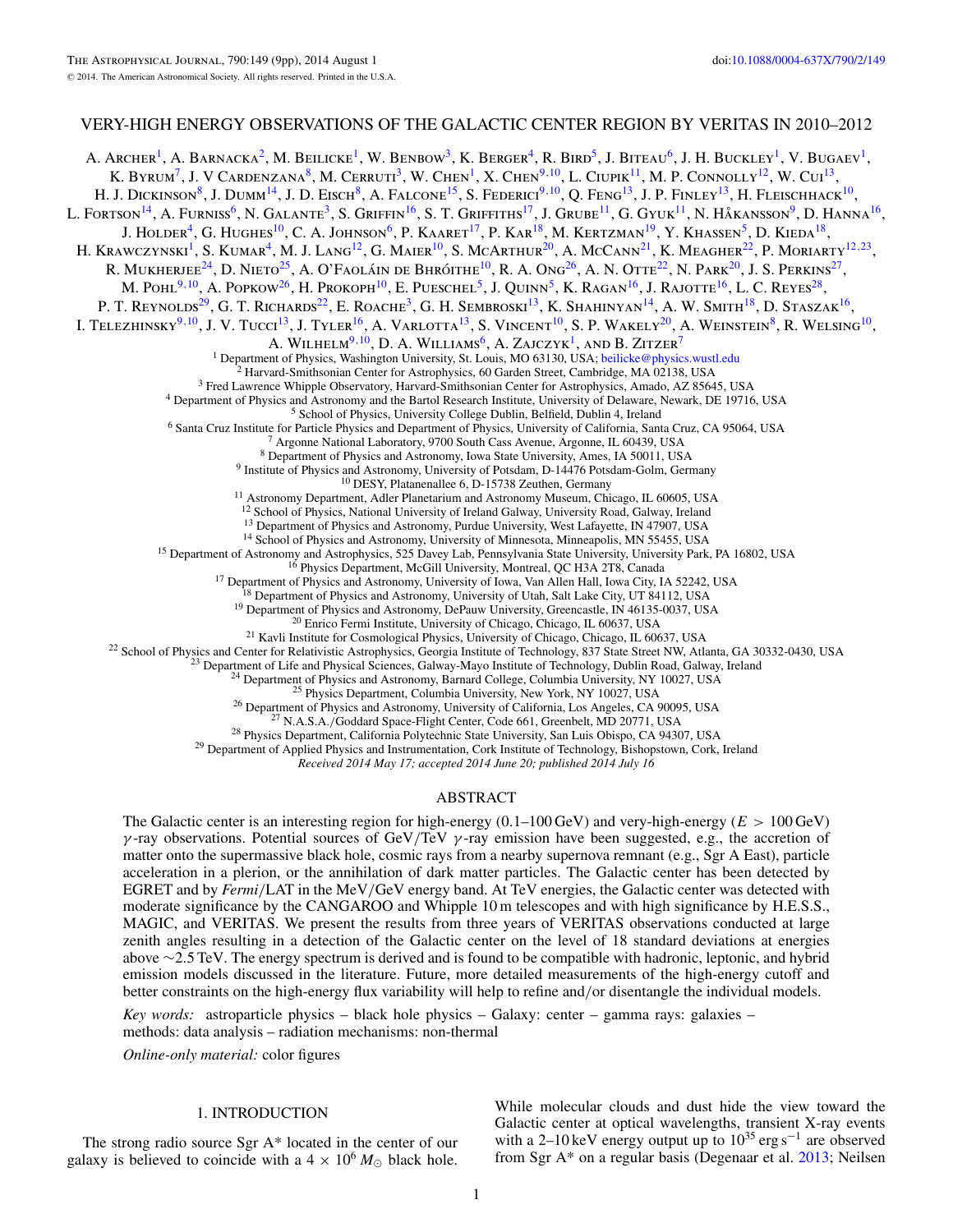<span id="page-2-0"></span>et al. [2013;](#page-9-0) Barriere et al. [2014\)](#page-9-0), as well as transient events at MeV*/*GeV energies (Vasileiou et al. [2011\)](#page-9-0). Flares from X-ray binaries located in the Galactic center region can reach luminosities up to  $10^{37}$  erg s<sup>-1</sup> (Muno et al. [2005;](#page-9-0) Porquet et al. [2005;](#page-9-0) Sakano et al. [2005;](#page-9-0) Wijnands et al. [2006;](#page-9-0) Degenaar et al. [2012\)](#page-9-0). Various astrophysical sources located close to the Galactic center are potentially capable of accelerating particles to multi-TeV energies, such as the supernova remnant Sgr A East or the pulsar wind nebula (PWN) G 359.95–0.04 (Wang et al. [2006\)](#page-9-0).

A recently discovered gaseous object, G 2, heading toward the immediate vicinity of the Galactic center (Gillessen, et al. [2012\)](#page-9-0) is expected to start merging into the black hole accretion stream some time in 2013–2014. This potential merger is a oncein-a-lifetime event that will allow observers to test magnetohydrodynamical accretion models and their potential link to emission at the highest energies. Simulations show that the expected change in accretion and emission strongly depend on the origin*/*properties of the object (Abarca et al. [2014;](#page-9-0) Ballone et al. [2014;](#page-9-0) Saitoh et al. [2014\)](#page-9-0) which have not yet been constrained well enough for accurate predictions. The merging process can potentially last for several decades and represents strong motivation for establishing a baseline for the *γ* -ray emission (as presented here) as well as for ongoing longterm monitoring of this region.

Observations of the Galactic center region also provide an avenue for dark-matter detection (Abramowski et al. [2011\)](#page-9-0). Cold dark matter is widely viewed to be an essential component of the universe in our current standard cosmological model. A 100 GeV to TeV scale thermal relic with weak-scale interactions (or weakly interacting massive particle, WIMP) could provide the cold dark matter required to explain the observed structure in the universe as well as the matter density derived from cosmic microwave background measurements. However, to effectively search for a dark matter annihilation signal in the GeV*/*TeV regime, it is necessary to first understand the distribution, angular extent, and energy spectrum of the astrophysical sources near the Galactic center.

Several astrophysical sources located in the vicinity of the Galactic center can potentially emit *γ* -rays at MeV*/*GeV*/* TeV energies. Definite associations, on the other hand, are hampered by the limited angular resolution of instruments in these wave bands, ranging from  $\approx 0.1$  deg at TeV energies to several degrees in the MeV regime. The EGRET MeV*/* GeV *γ* -ray source 3EG J1746-2851 is spatially coincident with the Galactic center (Hartman et al. [1999\)](#page-9-0). More than one MeV*/*GeV source were resolved by the *Fermi/*LAT instrument  $(20 \text{ MeV} < E \leq 100 \text{ GeV})$  in the inner ∼3 deg region around the Galactic center (Abdo et al. [2010;](#page-9-0) Nolan et al. [2012\)](#page-9-0), with the strongest source being spatially coincident with the Galactic center (see sky map in Section [3\)](#page-4-0). Uncertainties in the diffuse Galactic background models and the limited angular resolution of the *Fermi/*LAT limits the ability to study the morphologies of these MeV*/*GeV sources in great detail.

At GeV*/*TeV energies a detection of a source coincident with the position of the Galactic center was first reported by the CANGAROO II collaboration which operated a ground-based *γ* -ray telescope in the southern hemisphere. The CANGAROO collaboration reported a steep energy spectrum  $dN/dE \propto E^{-4.6}$  $(250 \,\text{GeV} < E \lesssim 2.5 \,\text{TeV})$  with an integral flux above  $250 \,\text{GeV}$ at the level of 10% of the Crab Nebula flux (Tsuchiya et al. [2004\)](#page-9-0). Shortly after, evidence for emission above 2*.*8 TeV from the Galactic center at the level of 3*.*7 standard deviations (s. d.)

was reported from 1995 to 2003 large zenith angle (LZA) observations (2.8 TeV  $\lt E \lesssim 10$  TeV) with the Whipple 10 m *γ* -ray telescope (Kosack et al. [2004\)](#page-9-0). (See Section 2 for an explanation of LZA observations.)

Observations by H.E.S.S. in 2004–2006 confirmed the Galactic center as a GeV*/*TeV *γ* -ray source in the energy range of 100 GeV to several tens of TeV (Aharonian et al. [2004\)](#page-9-0). The measured energy spectrum is described by a power law  $dN/dE \propto E^{-2.1}$  with a cutoff at ~15 TeV (Aharonian et al. [2009\)](#page-9-0). No evidence for variability was found in the H.E.S.S. or Whipple data over a time span of more than ten years. The difference between the energy spectrum measured by CANGAROO compared to the spectra measured by the other ground-based GeV*/*TeV instruments could only be explained if the different instruments observed different astrophysical sources in different states of activity or if the CANGAROO results were affected by a measurement error (see, e.g., Yoshikoshi et al. [2009\)](#page-9-0).

Using the high-precision pointing system of the H.E.S.S. telescopes (reducing the pointing uncertainty to  $6''$  per axis), the position of the supernova remnant Sgr A East could be excluded as the source of the TeV *γ* -ray emission (Acero et al. [2010\)](#page-9-0). A diffuse GeV*/*TeV *γ* -ray emission was identified after subtracting the point source located at the position of the Galactic center (Aharonian et al. [2006a\)](#page-9-0). Its intensity profile is aligned along the Galactic plane (see sky map in Section [3\)](#page-4-0) and follows the structure of molecular clouds. The energy spectrum of the diffuse emission is described by a power law  $dN/dE \propto$ *E*<sup>−2*.*3</sup>. It can be explained by an interaction of local cosmic rays (CRs) with the matter in the molecular clouds—indicating a harder spectrum and a higher flux of CRs in this inner region of the Galaxy as compared to the local CR spectrum  $(dN/dE \propto E^{-2.7})$  observed at Earth. Recently, an additional, unresolved diffuse component of *γ* -ray emission was identified by the H.E.S.S. collaboration along the extended Galactic plane (Egberts et al. [2013\)](#page-9-0). The MAGIC collaboration detected the Galactic center in 2004*/*2005 observations performed at large zenith angles at the level of 7 s. d. (0*.*5–10 TeV) (Albert et al. [2006\)](#page-9-0), confirming the energy spectrum measured by H.E.S.S.

VERITAS first reported a *>*10 s. d. detection of the Galactic center in 2010 LZA observations, covering an energy range of 2*.*5 TeV to several tens of TeV (Beilicke et al. [2011\)](#page-9-0). In this paper, we report on the results of three years (2010–2012) of VERITAS observations of the Galactic center region at large zenith angles at energies above ∼2*.*5 TeV. This paper focuses on the central TeV  $\gamma$ -ray source coincident with the Galactic center. The data were analyzed with the *displacement* method which substantially improves the angular resolution and sensitivity for data taken at large zenith angles (see Section 2). The VERITAS observations and results are discussed in Section [3.](#page-4-0) A discussion, comparison to models, and prospects of future GeV*/*TeV *γ* -ray observations of the Galactic center region are presented in Section [4.](#page-5-0) A study of the surrounding regions and the dark matter upper limit will be discussed in a second publication.

## 2. LARGE ZENITH ANGLE OBSERVATIONS

The stereoscopic method of shower reconstruction in groundbased atmospheric Cherenkov telescopes (such as VERITAS) is based on the intersection of the major axes of the parameterized Cherenkov images (Hillas) recorded in individual telescopes (Hofmann et al. [1999\)](#page-9-0). In general, this method is very powerful since it makes use of the full capabilities of the stereoscopic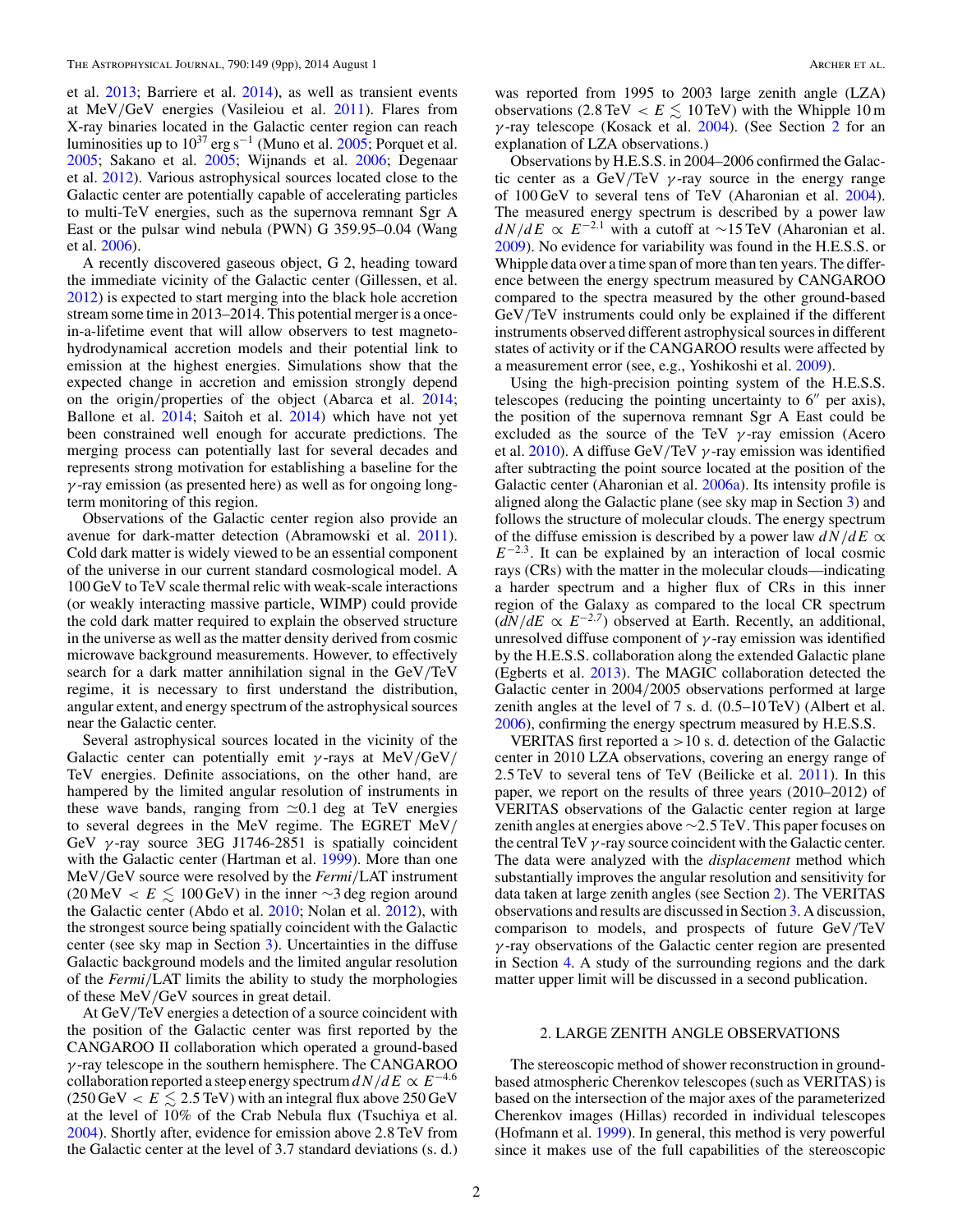

**Figure 1.** VERITAS angular resolution (68% containment radius  $r_{68}$ ) as a function of cos(zenith) derived from Monte Carlo simulations with the requirement of at least three images involved in the shower reconstruction. The *geometrical* algorithm performs well for zenith angles  $<$  40 $\degree$  (cos(*z*) > 0*.*8) but gets worse for large zenith angles. At zenith angles of 65 deg, the *displacement* method outperforms the *geometrical* algorithm by a factor of more than two. A weighted combination of both algorithms (*geometrical/displacement*, see the text) gives an almost flat angular resolution.

(A color version of this figure is available in the online journal.)

recording of air showers. In the following this method is referred to as the *geometrical* method.

An alternative technique has been developed for data taken with single-telescopes (e.g., Whipple 10 m), using an estimate of the *displacement* parameter which is measured along the major axis of the image between the center of gravity of the Hillas ellipse and the shower position in the camera system (Buckley et al. [1998;](#page-9-0) Kosack et al. [2004;](#page-9-0) Domingo-Santamaria et al. [2005\)](#page-9-0). For *γ* -ray showers the *displacement* parameter has a certain characteristic expectation value (derived from Monte Carlo simulations). Its value can be parameterized as a function of the Hillas parameters (Hillas [1985\)](#page-9-0) of the corresponding image: the length *l*, the width *w*, and the amplitude *s*. Throughout this paper this method is referred to as the *displacement* method.

Large zenith angle observations are observations where the Cherenkov telescopes are pointed to low elevation angles, increasing the average distance to the detected showers. This results in a larger footprint for the Cherenkov lightpool (increasing the effective area), but a decrease of the Cherenkov light intensity also results in an increase of the energy threshold. The larger distance to the shower also decreases the parallactic displacement between images in the different telescopes. Moreover, given the large inclination angle, the angular separation of the telescopes projected into the shower plane are foreshortened in one dimension. The net effect is a strong reduction in the average stereo angle between the major axes of pairs of images, causing a large uncertainty in the determination of the *geometrical* intersection point. This, in turn, leads to a considerable reduction of the angular resolution in the reconstruction of the shower direction and impact parameter. The *displacement* method, on the other hand, does not rely on the intersection of axes, making it independent of the stereo angle between images. Therefore, no substantial drop in performance is expected with increasing zenith angle.

The *displacement* parameter as implemented in the VERI-TAS analysis (Aliu et al. [2012\)](#page-9-0) was parameterized as a function



**Figure 2.** Data points show the angular distribution of excess events from 6*.*5 hr of Crab Nebula observations taken at zenith angles *z >* 55◦. The showers were reconstructed with the combined *geometrical/displacement* method. The solid (red) line represents the angular distribution of Monte Carlo events (same reconstruction method) covering the same zenith angle range as the data. The dashed (blue) line shows the distribution of Monte Carlo events which were reconstructed with the standard *geometrical* algorithm. The inlay shows the smoothed excess sky map of the Crab Nebula data (*geometrical/displacement* method).

(A color version of this figure is available in the online journal.)

of *l*, *w*, *s*, the zenith angle *z*, the azimuth angle *Az*, as well as the pedestal variance (a measure for readout noise fluctuations) of the image. In contrast to earlier realizations of the method, the parameterization is done in an orthogonal six-dimensional parameter space stored in the form of a lookup table that was trained with an extensive set of Monte-Carlo simulations of *γ* -ray showers. For each image, the *displacement* parameter is read from the lookup table and results in two most likely points of the shower direction with respect to the image center of gravity (CoG, in camera coordinates): CoG ± *displacement* along the major axis of the parameterized image. The combination of the points of all images involved in the event resolves the two-fold ambiguity.<sup>30</sup> The reconstruction of the shower impact parameter proceeds in a similar way, again making use of a multi-dimensional lookup table.

Figure 1 shows the angular resolution of both methods (*geometrical* and *displacement*) as a function of the cosine of the zenith angle *z*, derived from Monte Carlo simulations. While the angular resolution of the *displacement* method remains almost independent of  $cos(z)$ , the angular resolution of the standard *geometrical* method becomes increasingly worse at large zenith angles. A further improvement is achieved if both methods are combined:  $d = d_{\text{geo}} \cdot (1 - w') + d_{\text{disp}} \cdot w'$ , with the weight being calculated as  $w' = \exp(-12.5 \cdot (\cos(z) - 0.4)^2)$  and  $w' = 1$ for  $cos(z)$  < 0.4, respectively. Both methods benefit in similar ways from an additional requirement of  $N \geq 3$  images in the event reconstruction. The method was applied to 6*.*5 hr of LZA Crab Nebula data (Figure 2). The data are in good agreement with the simulations and illustrate the clear improvement the *displacement* method provides in the case of LZA observations. The spectrum reconstructed from the Crab Nebula observations is shown in Figure [5](#page-5-0) (in Section [3\)](#page-4-0) and is found to be in reasonable agreement with the H.E.S.S. measurements obtained from lower zenith angles. The LZA Crab data set indicates

<sup>&</sup>lt;sup>30</sup> Therefore, the method requires  $N \ge 2$  images to work.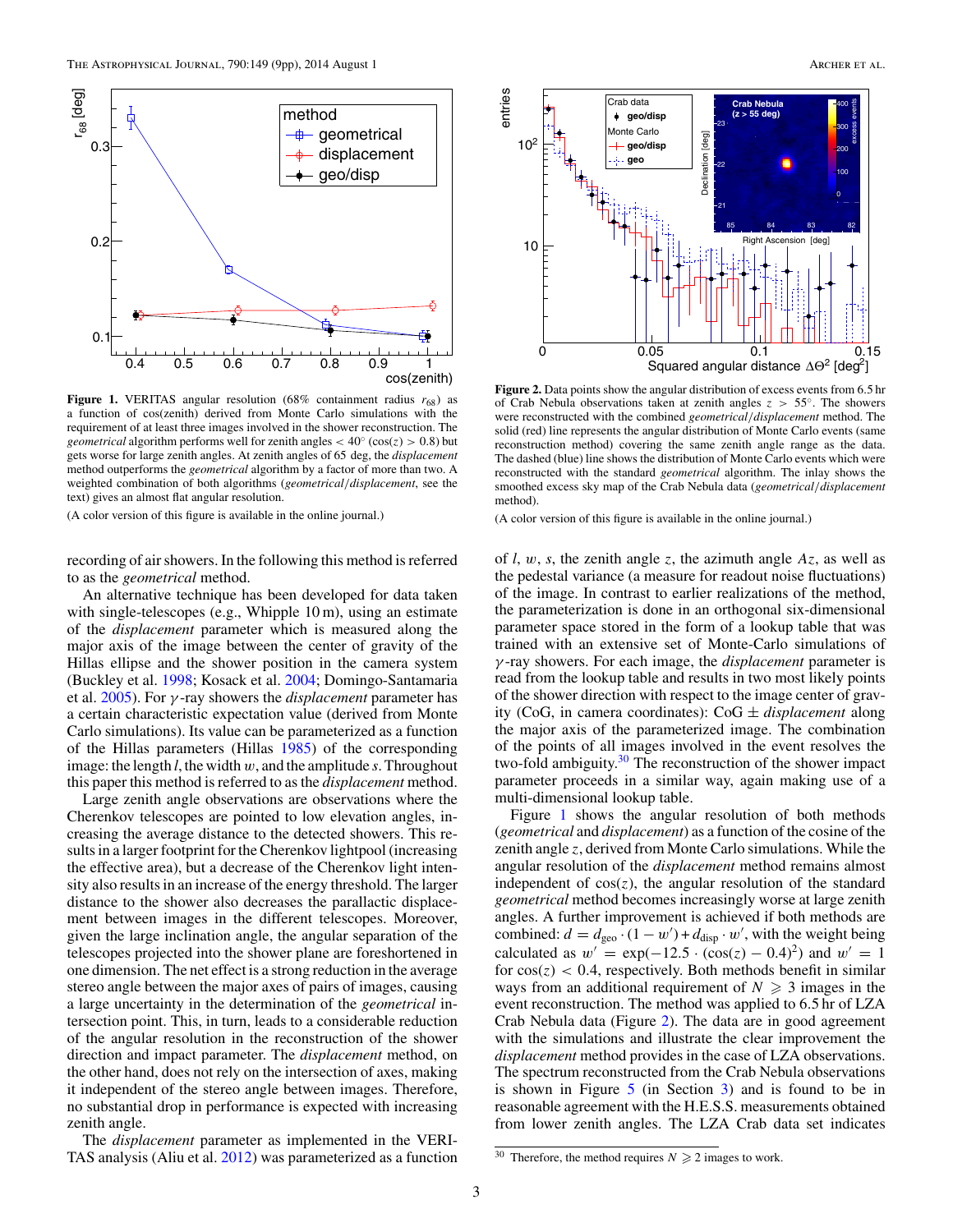<span id="page-4-0"></span>

**Figure 3.** Distribution of the squared angular distance  $\Delta\theta^2$  between the reconstructed shower direction and the nominal position of the Galactic center (data points). The distribution is also shown with respect to the events from the reflected OFF regions (shaded area) that are used to determine the background. The red curve represents the point-spread function determined from Monte-Carlo simulations for the corresponding zenith angle interval, normalized to the measured excess determined from the  $\Delta\theta^2 \leq 0.012 \text{ deg}^2$  regime (vertical dotted line).

an improvement in sensitivity of 30%–40 % when using the combined *displacement/geometrical* method compared to the *geometrical* method alone.

#### 3. THE GALACTIC CENTER REGION IMAGED BY VERITAS

VERITAS is an array of four 12 m diameter imaging atmospheric Cherenkov telescopes and is located at the base camp of the Fred Lawrence Whipple Observatory in southern Arizona at an altitude of 1280 m (Holder et al. [2008\)](#page-9-0). VERITAS is sensitive to *γ* -rays in the energy range of 100 GeV to several tens of TeV. For observations close to zenith, sources of 10% (1%) of the strength and spectrum of the Crab Nebula are detected at the level of 5 s. d. in 0*.*5 hr (26 hr), respectively.

The Galactic center was observed by VERITAS in 2010–2012 for 46 hr (good quality data, dead-time corrected). Given the declination of the Galactic center, the observations were performed at large zenith angles in the range of  $z = 60.2°-66.4°$ , resulting in an average energy threshold (energy corresponding to the peak detection rate for a Crab-like spectrum) of  $E_{thr} \simeq 2.5 \text{ TeV}$ . The shower direction and impact parameter were reconstructed with the *geometrical/displacement* method as described in Section [2.](#page-2-0) Other than using the *displacement* method, the standard analysis procedure was applied with event selection cuts a priori optimized for weak, hard-spectrum sources: angular separation between source position and reconstructed shower direction of  $\Delta\theta^2 \leq 0.012 \text{ deg}^2$ , mean scaled width/length  $\leq 1.04/1.25$ , and  $N \geq 3$  images per event.

In the case of ground-based Cherenkov astronomy, the atmosphere acts as a calorimeter and its influence on the transmission of Cherenkov light is the single largest contributor to the systematic uncertainty in the estimate of the reconstructed TeV *γ* -ray energy *E*. The overall uncertainty for close-to-zenith observations is estimated to be on the order of  $\Delta E/E \simeq 0.2$ , with an atmospheric contribution of about 0*.*15. For a spectrum  $dN/dE \propto E^{-2.5}$ , this translates into an error in flux of  $\Delta\Phi/\Phi \simeq 0.2$ . The column density of the atmosphere changes with  $1/\cos(z)$  and, conservatively, the systematic error in the energy/flux reconstruction can be expected to scale accordingly. For the Galactic center observations the contribution of the systematic effect induced by the atmosphere therefore roughly doubles as compared to low-zenith angle observations and we estimate the systematic error on the LZA flux normalization to be  $\Delta \Phi / \Phi \simeq 0.4$ .

This section describes the results of the TeV *γ* -ray source coincident with the Galactic center. In the three-year data set, an excess on the order of 18 s*.* d*.* is found at the position of Sgr  $A^*$  (see Figure 3). The background for the excess study (as well as for the energy spectrum, see below) was estimated from seven regions placed at the same radial camera distance as the source region (reflected background model, see Berge et al. [2007\)](#page-9-0). The tail in the angular excess distribution can likely be explained by a contribution from the surrounding diffuse emission (Aharonian et al. [2006a\)](#page-9-0) which becomes increasingly important at higher energies (Viana & Moulin [2013\)](#page-9-0). More detailed studies on the diffuse emission morphology will be presented in a second paper.

Figure 4 shows the VERITAS sky map of the Galactic center region. The background in this figure was estimated



Galactic longitude [deg]

**Figure 4.** VERITAS sky map of the Galactic center region (smoothed excess significances, ring background model). The VERITAS centroid position is indicated by the cross (statistical and systematic errors) and the Sgr A\* radio position is indicated by the "x". The solid black contour lines indicate the Galactic center and the supernova remnant G 0.9+0.1 as seen by H.E.S.S. (Aharonian et al. [2004\)](#page-9-0). The white dashed contour lines indicate the H.E.S.S. diffuse emission along the Galactic plane and from HESS J1745-303 (Aharonian et al. [2006a\)](#page-9-0). The position of HESS J1741-302 is indicated by the labeled circle. The green solid ellipses indicate the positions of the MeV*/*GeV sources and their 95% position errors taken from the second *Fermi/*LAT catalog (Nolan et al. [2012\)](#page-9-0). The green dash-dotted contour lines indicate the 1–100 GeV diffuse emission (after subtracting point-sources, Galactic, and extragalactic backgrounds) as measured by *Fermi/*LAT (Yusef-Zadeh et al. [2013\)](#page-9-0). The instruments' point spread functions (68% containment radius) of VERITAS and *Fermi/*LAT (1–100 GeV, calculated for the 2FGL log parabola spectrum of the source coincident with SgrA\*) are indicated in the upper left corner.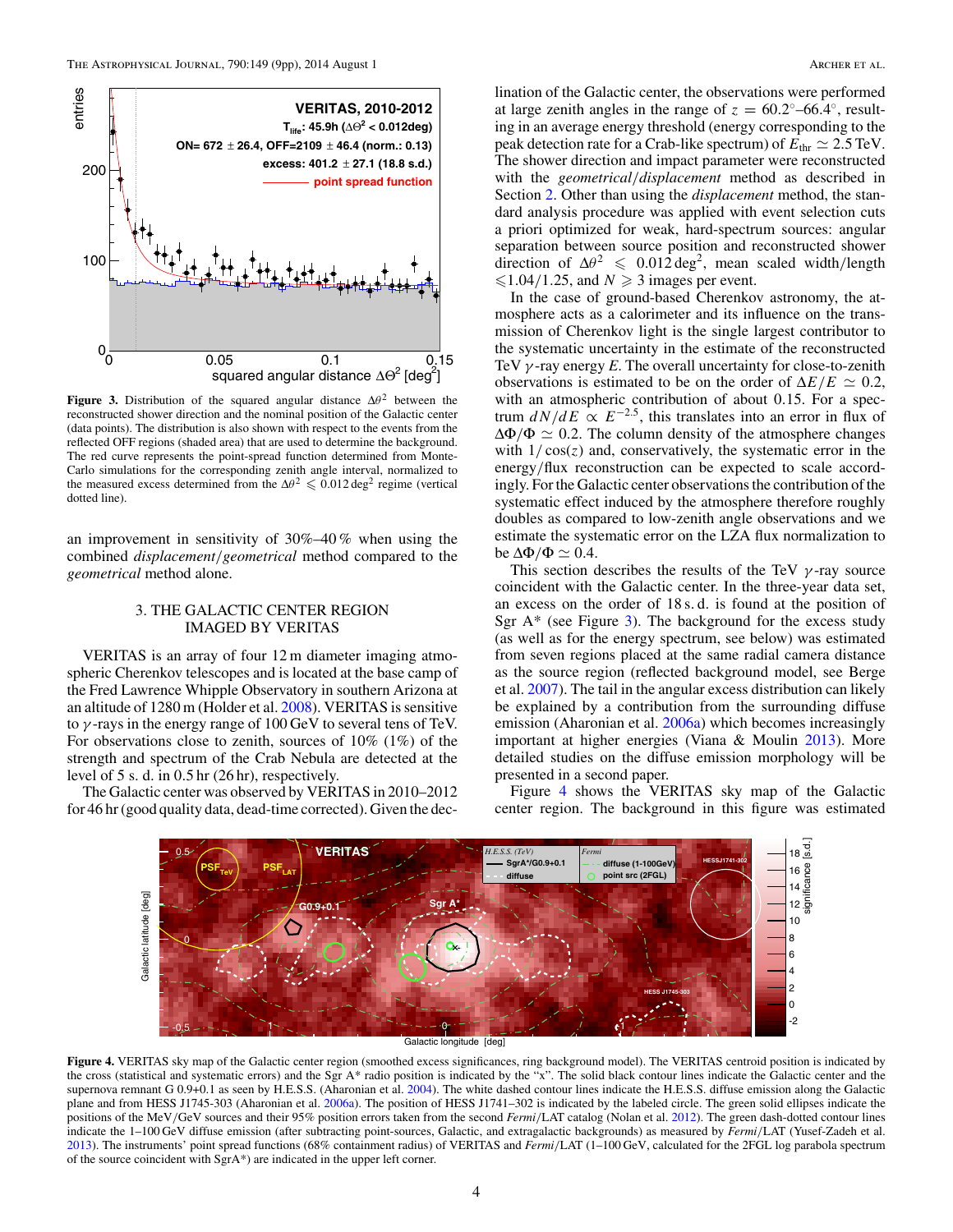<span id="page-5-0"></span>

**Figure 5.** VERITAS energy spectra shown for LZA observations of the Crab nebula and the Galactic center (statistical errors only). Also indicated are the fit results of the spectra measured by Whipple (dotted bow tie, Kosack et al. [2005\)](#page-9-0), H.E.S.S. (solid bow ties, Aharonian et al. [2006b,](#page-9-0) [2009\)](#page-9-0), and MAGIC (dashed bow ties, Albert et al. [2008,](#page-9-0) [2006\)](#page-9-0).

(A color version of this figure is available in the online journal.)

using a ring-like region  $(0.45 \le r \le 0.7)$  surrounding each test position (ring background model, see Berge et al. [2007\)](#page-9-0), with a correction term taking into account the camera acceptance. Both background models exclude known sources from the background estimate (HESS J1741-302, HESS J1745- 303, G 0.9+0.1, and the Galactic center itself). A fit of the point spread function to the uncorrelated excess sky map results in a centroid position of the excess in Galactic coordinates of  $\log = (-0.077 \pm 0.006_{\text{stat}} \pm 0.013_{\text{sys}})$  deg and lat  $= (-0.049 \pm 0.013_{\text{sys}})$  $0.003<sub>stat</sub> \pm 0.013<sub>sys</sub>$ ) deg with a fit quality of  $\chi^2/\text{d.o.f.}$  = 77*.*1*/*61. We name the VERITAS source VER J1745-290. This position is compatible with the Galactic center position  $(\text{long} = -0.056 \text{ and } \text{lat} = -0.046)$  and the position measured by H.E.S.S. Both positions are indicated in Figure [4](#page-4-0) which also shows the contour lines of the diffuse emission measured by H.E.S.S. (Aharonian et al. [2006a\)](#page-9-0). Furthermore, Figure [4](#page-4-0) shows the positions of the MeV*/*GeV sources taken from the 2FGL *Fermi* catalog (Nolan et al. [2012\)](#page-9-0), as well as the contour lines of the 1–100 GeV diffuse emission after subtraction of point sources, extragalactic, and Galactic backgrounds (Yusef-Zadeh et al. [2013\)](#page-9-0).

The VERITAS energy spectrum obtained from the three-year data set is shown in Figure 5 and is found to be compatible with the spectra measured by Whipple (Kosack et al. [2005\)](#page-9-0), H.E.S.S., and MAGIC. It can be described  $(\chi^2/\text{dof} = 2.1/4)$ by a power law  $dN/dE = I_0 (E/5 \text{ TeV})^{-\Gamma}$  with a normalization at the decorrelation energy of 5 TeV of  $I_0 = (6.89 \pm 0.64<sub>stat</sub> \pm 0.75<sub>stat</sub> \pm 0.75<sub>stat</sub> \pm 0.75<sub>stat</sub> \pm 0.75<sub>stat</sub> \pm 0.75<sub>stat</sub> \pm 0.75<sub>stat</sub> \pm 0.75<sub>stat</sub> \pm 0.75<sub>stat</sub> \pm 0.75<sub>stat</sub> \pm 0.75<sub>stat</sub> \pm 0.75<sub>stat</sub> \pm$  $2.75<sub>syst</sub>$ ) 10<sup>-14</sup> photons cm<sup>-2</sup> s<sup>-1</sup> TeV<sup>-1</sup> and a photon index of  $\Gamma = 2.57 \pm 0.14_{stat} \pm 0.2_{syst}$ . Since the LZA effective area of the VERITAS observations compensates for the shorter exposure (46 hr) as compared to the low-zenith H.E.S.S. observations (93 hr), the statistical errors of the VERITAS *E >* 2*.*5 TeV data points are comparable to those of the H.E.S.S. measurements. Recently, the H.E.S.S. collaboration reported an updated energy spectrum that was corrected for the energy-dependent contribution from the surrounding diffuse emission, leading to a lower cutoff energy around 10 TeV (Viana & Moulin [2013\)](#page-9-0).

The night-by-night integral fluxes above 2*.*5 TeV are calculated by folding a fixed spectral slope (derived from the energy spectrum for the full data set:  $dN/dE \propto E^{-2.6}$ ) with the ef-



**Figure 6.** Integral flux above 2*.*5 TeV from the direction of the Galactic center on a month-by-month basis (open points), as well as the yearly averages (solid points). The time of the X-ray flare #6 detected by *Swift* (Degenaar et al. [2013\)](#page-9-0) is indicated. The period of X-ray *Chandra* observations of Sgr A\* (Neilsen et al. [2013\)](#page-9-0) is shown as the dotted horizontal line. VERITAS synchronized four observations with the *Chandra* pointings (same day, vertical lines). The dashed horizontal lines indicate the statistical error range of the 2004–2006 average TeV *γ* -ray flux which was derived by integrating the H.E.S.S. spectrum shown in Figure 5 for  $E > 2.5$  TeV.

|  |  |  |  | (A color version of this figure is available in the online journal.) |  |  |  |
|--|--|--|--|----------------------------------------------------------------------|--|--|--|
|--|--|--|--|----------------------------------------------------------------------|--|--|--|

**Table 1** The Time Spans (MJD) of the Individual Observation Periods (Gray Data Points in Figure 6)

| Year | Begin (MJD) | End (MJD) |  |
|------|-------------|-----------|--|
| 2010 | 55300.4     | 55308.4   |  |
|      | 55328.3     | 55334.4   |  |
|      | 55352.3     | 55366.3   |  |
| 2011 | 55681.4     | 55694.4   |  |
|      | 55707.3     | 55710.4   |  |
|      | 55734.2     | 55743.3   |  |
| 2012 | 56033.4     | 56049.5   |  |
|      | 56063.3     | 56067.4   |  |
|      |             |           |  |

**Note.** Observations were not performed continuously within each period, but were spread out in 20–60 minutes data segments in individual nights.

fective area for the zenith angle of the corresponding night and comparing it with the excess counts above the threshold found in the data. The fluxes were binned according to observation periods of ∼3 week duration (as summarized in Table 1) and are shown in Figure 6 together with the yearly integral fluxes obtained from integrating the reconstructed energy spectra obtained for the individual years. No evidence for flux variability was found in the three-year data (the fit of a constant function to the run-by-run light curve (20 min segments) yields a fit quality of  $\chi^2$ /dof = 117/150). The H.E.S.S. collaboration reported a fit quality of  $\chi^2$ /dof = 233/216 as a result of a comparable study based on their 2004–2006 data set divided into 28 min segments (Aharonian et al. [2009\)](#page-9-0).

### 4. DISCUSSION

# *4.1. VERITAS Results in the Context of Multi-wavelength Data*

The following potential counterparts are located  $31$  within the  $1'$  position uncertainty (statistical plus systematic) of the

 $\overline{31}$  <http://simbad.u-strasbg.fr>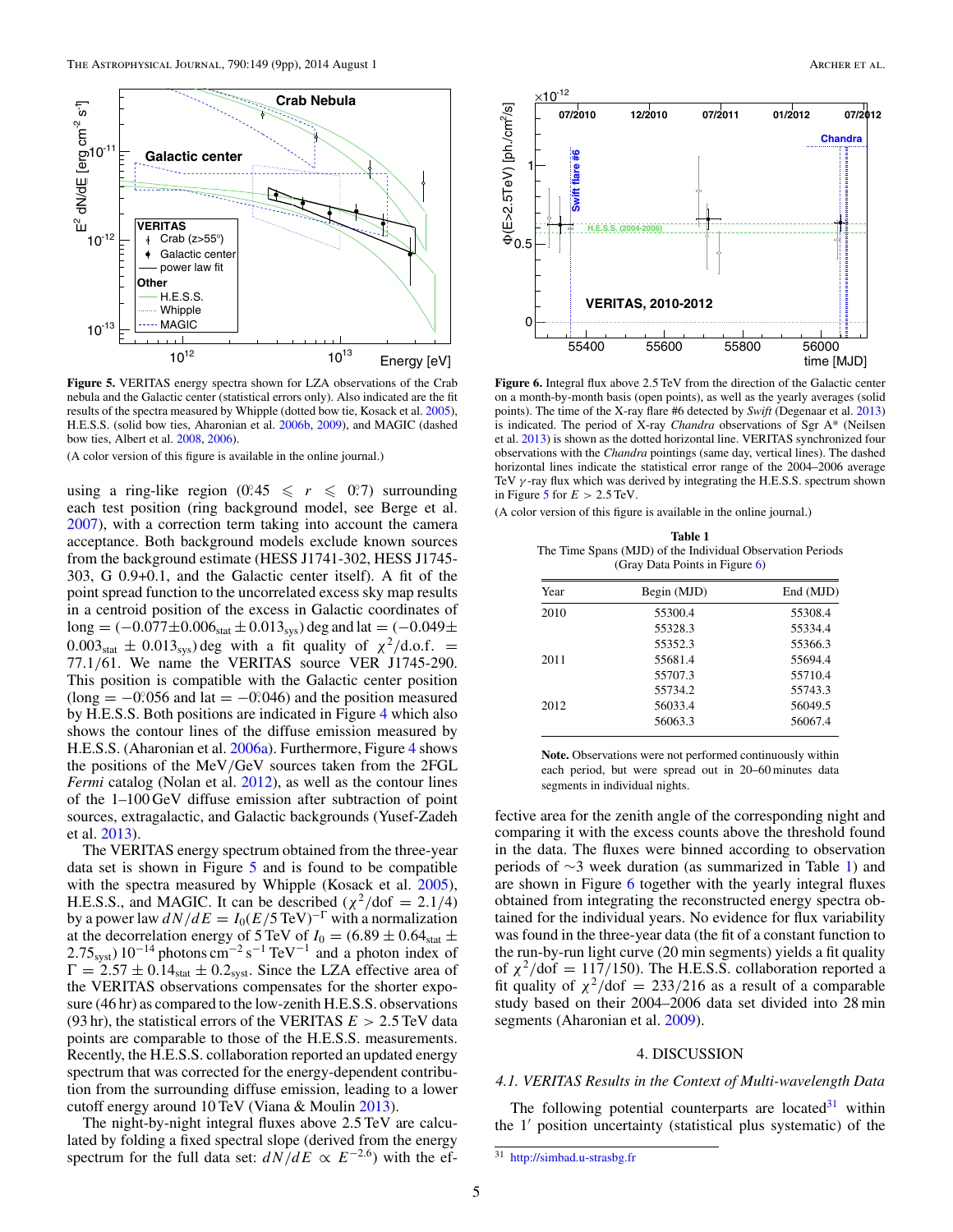<span id="page-6-0"></span>

Figure 7. Left: VERITAS spectral energy distribution of the Galactic center point-source compared to hadronic and leptonic emission models as discussed in the text. The *Fermi/*LAT bow tie is taken from Chernyakova et al. [\(2011\)](#page-9-0). The multi-wavelength data points shown are archival radio (Davies et al. [1976\)](#page-9-0), X-ray flares observed by *Swift* (Degenaar et al. [2013\)](#page-9-0) and NuSTAR (Barriere et al. [2014\)](#page-9-0), as well as flux measurements from *Chandra* (Wang et al. [2006\)](#page-9-0). Right: zoomed version of the TeV regime.

VERITAS excess: (1) the Galactic center Sgr  $A^*$ , (2) the supernova remnant Sgr A East, (3) the PWN G 359.95–0.04, (4) the low mass X-ray Binary AX J1745.6−2901, (5) nine maser objects, and  $(6)$  about 150 X-ray sources. Here,  $(1)$ – $(3)$ have the highest potential for TeV *γ* -ray emission. Sgr A East, however, was excluded as TeV counterpart by H.E.S.S. (Acero et al. [2010\)](#page-9-0). PWN G 359.95−0.04 is discussed as potential counterpart in Section [4.2.](#page-7-0) In general, a contribution to the measured TeV *γ* -ray flux from more than one object cannot be excluded.

Sgr  $A^*$  is known to exhibit 2–10 keV X-ray flares above the quiescent level on a regular basis, as for example observed in the 2006–2011 *Swift* monitoring campaign (Degenaar et al. [2013\)](#page-9-0). A bright X-ray flare (flare #6, MJD 55359) was detected by *Swift* during the 2010 VERITAS monitoring but no TeV data were taken on that particular night. The time of the X-ray flare is indicated in Figure [6](#page-5-0) and its spectrum is shown in the spectral energy distribution (SED) in Figure 7 together with a baseline measurement of the continuum emission from the extended region surrounding the Galactic center (including the contribution of Sgr  $A^*$ ). High spatial resolution X-ray observations were conducted in 2012 by *Chandra* (Neilsen et al. [2013\)](#page-9-0) for a total of 3 Ms leading to the detection of 39 X-ray flares from the Galactic center with durations ranging from  $O(100 s)$  to  $O(8 ks)$ . The observed flare luminosities in the 2–10 keV band reached  $10^{34}$  to 2 ×  $10^{35}$  erg s<sup>-1</sup>. The time span of the *Chandra* campaign is indicated in Figure [6,](#page-5-0) where four nights had quasi-simultaneous coverage (same night) by VERITAS. Medium-intensity X-ray flares were detected in two out of those four nights at MJD 56047.7 and 56066.4. However, no significant flux changes were observed in the TeV band (see Section [4.4](#page-8-0) for an estimate of the VERITAS sensitivity to detect variability). In an earlier campaign an X-ray flare was observed during joint H.E.S.S.*/Chandra* observations in 2005; but no increase in TeV *γ* -ray flux was measured (Hinton et al. [2008\)](#page-9-0).

One possible origin of the observed X-ray flares is a change*/* disruption in accretion rate. In models where the TeV emission comes from particle acceleration near the black hole, one might expect some connection between the variation in the X-ray

emission of the accretion and the TeV *γ* -ray production (see next section). The frequency of X-ray flares exceeding the quiescent state by a factor of 10 is estimated to be roughly one flare per day (Neilsen et al. [2013\)](#page-9-0). The frequency of bright ( $L_X$  > 10<sup>35</sup> erg s<sup>-1</sup>) X-ray flares is estimated to be 0*.*1–0*.*2 per day (Degenaar et al. [2013\)](#page-9-0). Given (1) the sensitivity of the VERITAS LZA Galactic center observations, (2) the X-ray flare intensity and (3) flare frequency, it is challenging to correlate (with either direct or delayed response functions) the two wave bands on the basis of individual flares unless much stronger X-ray flares are observed  $(\gg 10)$  times the X-ray quiescent level). Most TeV emission models (see next section) predict a "smoothing out" of the accretion*/*flare activity in the TeV response, if there is any relationship at all.

Four more medium-intensity X-ray flares with durations of less than one hour and energies reaching up to 79 keV were detected in a NuSTAR campaign conducted in summer*/*fall 2012 (Barriere et al. [2014\)](#page-9-0). Although the VERITAS 2012 observations had already ended by that time, the measured spectra of the two strongest flares  $J21_2$  (07/2012) and O17 (10*/*2012) are shown in Figure 7 for reference.

At current times the emission level from the Galactic center is roughly 10 orders of magnitude below its Eddington luminosity (Terrier et al. [2010;](#page-9-0) Sunyaev et al. [1993\)](#page-9-0). Spatial and temporal variations in the X-ray flux measured from molecular clouds surrounding the Galactic center have been found (Terrier et al. [2010;](#page-9-0) Ponti et al. [2010;](#page-9-0) Sunyaev et al. [1993\)](#page-9-0). The results are interpreted as a bright  $10^{39}$  erg s<sup>-1</sup> outburst of a source coincident with Sgr A\* that happened *O*(100) yr ago. These findings indicate long-term variations in accretion*/*brightness of the central source (Ponti et al. [2010\)](#page-9-0). Recently, the Fermi*/*LAT instrument discovered two large *γ* -ray bubbles extending below and above the Galactic center (Su et al. [2010\)](#page-9-0). Although the origin of the bubbles remains unclear so far, a significant increase in energy injection from the Galactic center on timescales of Myr is discussed as one of the possibilities (Su et al. [2010\)](#page-9-0); for example, in the form of a plasma jet originating from the (previously brighter) active galactic nucleus in our galaxy (Yang et al. [2013;](#page-9-0) Guo et al. [2012\)](#page-9-0).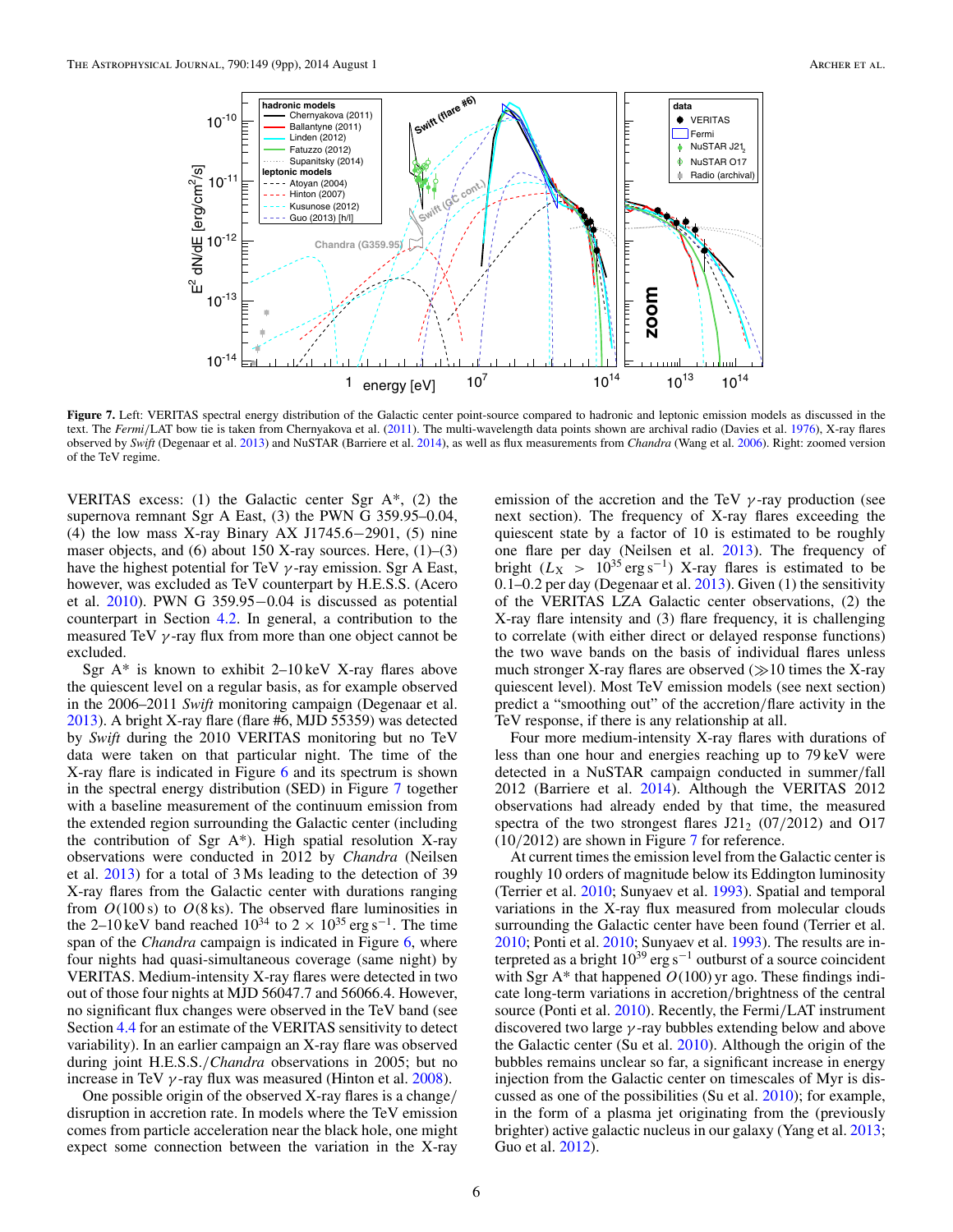<span id="page-7-0"></span>The Astrophysical Journal, 790:149 (9pp), 2014 August 1 Archer et al. Archer et al.

#### *4.2. Comparison to Models*

A variety of astrophysical models have been proposed to explain the GeV*/*TeV *γ* -ray emission from the Galactic center region. This section discusses a selection of leading models that cover the range of viable hypotheses. The models are shown together with the VERITAS and multi-wavelength data in Figure [7.](#page-6-0) Most of the models were tuned based on the H.E.S.S. results so that a general agreement with the VERITAS spectrum is not surprising. While some of these models link accretion onto the black hole to the X-ray and *γ* -ray data, most of them find a way to address the lack of variability in the TeV emission, and a direct flux correlation between the X-ray*/*TeV band is not predicted. With respect to the TeV *γ* -ray emission, models can be divided into two broad classes: hadronic models or leptonic models depending on which species of energetic particles dominates the *γ* -ray emission.

#### *4.2.1. Hadronic Models*

Most of the hadronic acceleration models such as Chernyakova et al. [\(2011\)](#page-9-0) and Ballantyne et al. [\(2011\)](#page-9-0) explain the emission by the following mechanism: (1) protons are being accelerated in the black hole vicinity at distances of up to a few tens of Schwarzschild radii. (2) The accelerated protons diffuse out into the interstellar medium where they (3) undergo nuclear interactions and produce neutral pions which decay into GeV/TeV  $\gamma$ -rays:  $\pi^0 \rightarrow \gamma \gamma$ . The spectral break between the MeV*/*GeV and TeV spectra is explained by a strong energy dependence of the diffusion coefficient separating the high-energy particles into two different diffusion regimes (Chernyakova et al. [2011\)](#page-9-0). Changes in the TeV flux can potentially be caused by changes in the black hole vicinity (e.g., accretion) but will not manifest themselves instantaneously. The time scales of flux variations in these models are <sup>∼</sup>104 yr at MeV*/*GeV energies (old flares) and ∼10 yr at *E >* 10 TeV ("new" flares caused by recently injected high-energy particles). Significant spectral variability has not been seen but is also not strongly constrained following ∼15 years of observations by Whipple, H.E.S.S., MAGIC, and VERITAS. However, such variability can be expected in this model for *E >* 10 TeV with the TeV spectrum softening following an outburst (Ballantyne et al. [2011\)](#page-9-0). Constraining the  $E > 10$  TeV spectral variability would serve as an important test for this class of models (see Section [4.4](#page-8-0) for an estimate of the VERITAS sensitivity to constrain flux variability). Linden et al. [\(2012\)](#page-9-0) discuss the surrounding gas as a proton target that defines the morphology of the TeV *γ* -ray emission.

Fatuzzo & Melia [\(2012\)](#page-9-0) interpret the inflected structure in the GeV*/*TeV spectrum as a hint for an energizing process more complicated than typical nonrelativistic diffusive shock acceleration. While questioning some of the assumptions made by Chernyakova et al. [\(2011\)](#page-9-0) their model assumes a steady-state cosmic-ray ejection by Sgr A\* without a particle diffusion coefficient that strongly depends on energy. Their model treats the inner parsecs of the galaxy as a uniform *wind zone* (interactions of stellar winds from the surrounding young stars) that encompasses a high-density *molecular torus* with an inner radius of 1*.*2 pc and a thickness of 1 pc. The high-energy tail of the thermal proton distribution near the black hole serves as a seed population for the stochastic acceleration process. The *γ* -rays are produced via  $\pi^0$  decays or electromagnetic  $\pi^{\pm}$  cascades as a consequence of pp scattering. In this scenario the emission observed in the *Fermi/*LAT band is dominated by scattering in the torus whereas the TeV emission is dominated by scattering in the wind zone.

Motivated by the recent IceCube detection of five *E >* 30 TeV neutrinos from the direction of the Galactic center region (Aartsen et al. [2013\)](#page-9-0), Supanitsky [\(2014\)](#page-9-0) studies the interaction of cosmic ray protons (1) accelerated by sources in the Galacic center region, (2) interacting with ambient protons, and (3) calculates the resulting *γ* -ray and neutrino spectra. It should be stressed that Supanitsky [\(2014\)](#page-9-0) discusses a hypothetical PeV cosmic ray accelerator (Pevatron) located in the Galactic center region, which has no experimental evidence for its existence so far. Not surprisingly, the predicted spectrum differs substantially from the models discussed above and can be constrained by more sensitive observations at the highest energies.

#### *4.2.2. Leptonic Models*

Atoyan & Dermer [\(2004\)](#page-9-0) discuss a black hole plerion model. Here, a magnetized leptonic wind originates from the advection dominated accretion flow surrounding the black hole and results in a termination shock located at a distance of  $3 \times 10^{16}$  cm  $(\simeq 7500$  Schwarzschild radii) from the black hole. The shock accelerates leptons to relativistic energies which in turn produce TeV *γ* -rays via inverse Compton scattering. This model fails to explain the flux in the MeV*/*GeV regime (Figure [7\)](#page-6-0). However, given the limited angular resolution, the emission observed in the *Fermi/*LAT band may well originate from a different region, different source, or a different spectral component in the same source. Future *Fermi/*VERITAS flux correlation studies will serve as crucial experimental inputs to understand a possible common versus separate origin of these two SED components. The hadronic models, on the other hand, can explain the MeV*/*GeV part of the SED by the superposition of different flare stages that occurred in the recent history of the source. The flux variability time scale in Atoyan & Dermer  $(2004)$  is on the order of *T*var ∼ 100 yr and therefore provides a prediction that would be falsified by the detection of TeV *γ* -ray flux variability.

Kusunose & Takahara [\(2012\)](#page-9-0) discuss a leptonic model that involves a different location*/*mechanism for the MeV*/*GeV versus TeV emission. The observed (quasi-continuous) X-ray flaring is seen as synchrotron emission of non-thermal electrons that are injected and accumulate in a region of  $r \leq 10^{18}$  cm  $(\simeq 7.5 \times 10^5$  Schwarzschild radii) around the black hole. These electrons produce MeV*/*GeV *γ* -rays seen by *Fermi/*LAT via inverse Compton scattering off soft star*/*dust photons.32 By increasing the electron Lorentz factor and reducing the injection rate, the model can be tuned to describe the TeV emission as well. However, it cannot describe the MeV*/*GeV and TeV emission with a single set of model parameters suggesting different origins or emission zones of the two measured spectral components.

Hinton & Aharonian [\(2007\)](#page-9-0) link the TeV emission to the recently discovered pulsar wind nebula G 359.95–0.04 (Wang et al. [2006\)](#page-9-0) located only 0*.*3 pc (projected) away from the Galactic center. The authors adjust the PWN*/*TeV scenario to the very high density of low-frequency radiation found in the particular region of the Galactic center. This environment leads to a hardening of the high-energy electron spectrum and to more efficient TeV emission as compared to the same PWN located in a "regular" environment. The model does not describe the *Fermi*-observed MeV*/*GeV spectrum which in this scenario would originate from a different location. Given the instruments' point spread functions (VERITAS:  $\simeq 0.1$ , *Fermi*/LAT:  $\simeq 0.5$ 

<sup>32</sup> The model versus data difference in the radio regime is explained by a difference in emission regions considered versus measured.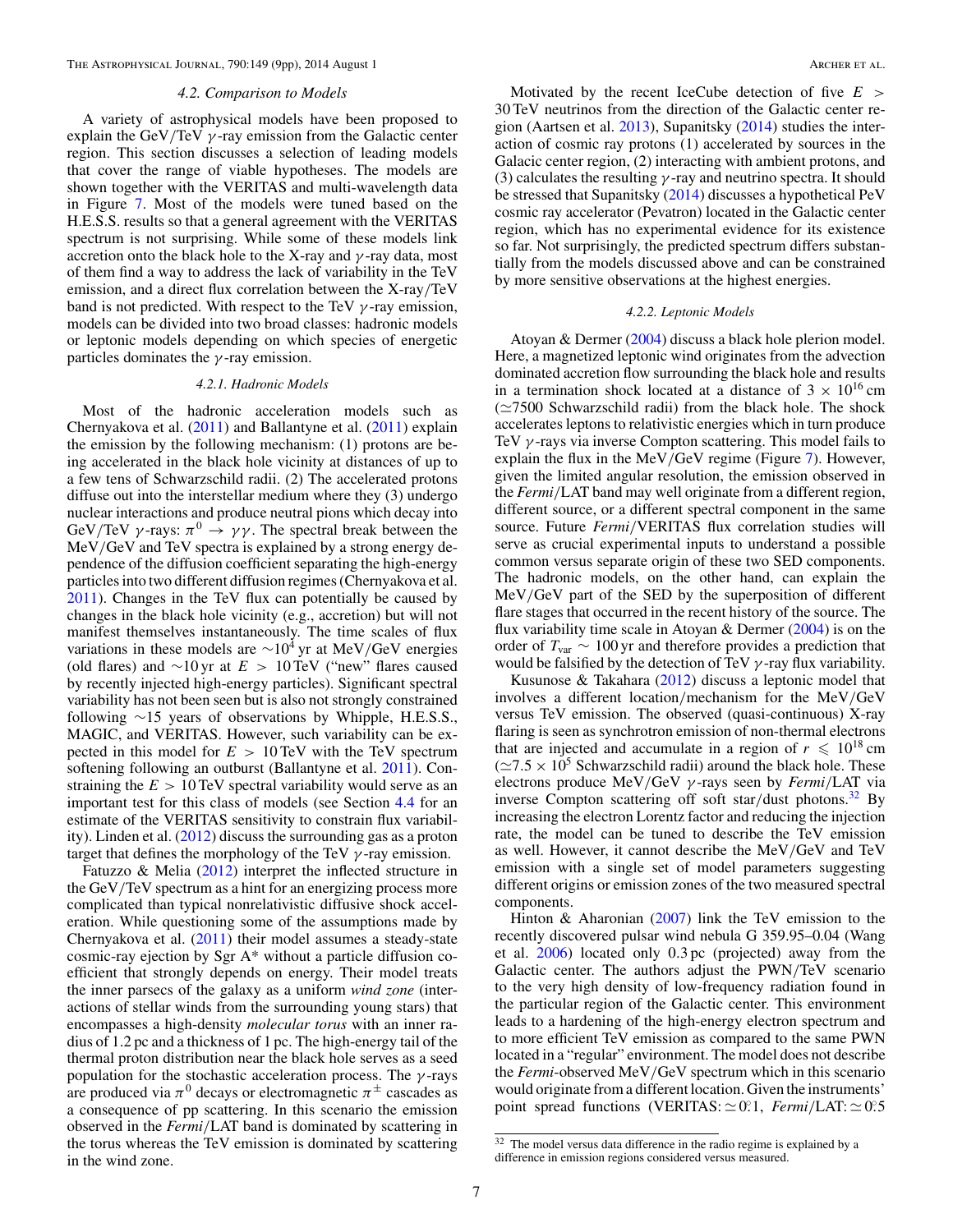<span id="page-8-0"></span>at  $1-100 \text{ GeV}$ ,  $\simeq 2.5$  at  $100 \text{ MeV} - 1 \text{ GeV}$ ), neither *Fermi* nor VERITAS is capable of distinguishing between the positions of G 359.95−0.04 and the Galactic center based on the measured excess location.

It should be noted that the *E >* 10 TeV leptonic emission in the models discussed above is strongly Klein–Nishina suppressed in the case of photon fields with temperatures above 100 K.

#### *4.2.3. Hybrid Models*

Guo et al. [\(2013\)](#page-9-0) discuss a hybrid model that assumes simultaneous acceleration of hadrons and electrons during a past phase of activity of the Galactic center and significant contributions to the observed SED by both hadronic and leptonic radiative processes. The particles are accelerated in a region surrounding the black hole, with a radius of approximately 10 Schwarzschild radii, diffuse outward, and interact with interstellar gas and radiation fields, respectively. In this scenario the hadrons are responsible for the TeV emission via the  $\pi^0$ decay channel from a region with *r <* 3 pc. Fast cooling electrons, on the other hand, would dominate the MeV*/*GeV emission via inverse Compton scattering off the soft background photons in a region with *r <* 1*.*2 pc. The cutoff in the MeV*/*GeV spectrum moves toward lower energies and the spectrum softens with increasing time since particle injection activity. The time dependence of the TeV spectrum is weaker, with a softening trend in time. Both spectral components drop in flux by roughly a factor of two within *O*(100 yr). Within this framework, the measured MeV*/*GeV and TeV spectra can be simultaneously explained by a  $10^{48}$  erg injection event roughly 200 yr ago. The authors note that an outburst similar to the one observed by *Chandra* in 2012 would lead to TeV emission three orders of magnitude below the current measurements—implying that much stronger past activity was responsible for the current state of MeV*/*GeV*/*TeV emission.

# *4.3. Prospects for Dark Matter Limits*

A number of extensions to the standard model of particle physics predict new particles with TeV-scale masses. Supersymmety, e.g., provides a natural candidate for WIMP dark matter, the neutralino or lightest (stable) sypersymmetric particle. If these WIMPs were thermal relics, their interactions in the early universe imply that they will interact with ordinary matter in the present, annihilating to form standard model particles and *γ* -rays or, in some cases, even decaying.

In almost any scenario of cold dark matter structure formation, the Milky Way halo is thought to be peaked in the Galactic center region and the annihilation rate, proportional to the density squared, would be even more strongly peaked near the Galactic center. WIMPS could annihilate directly to *γ* -rays forming narrow lines (through  $\chi \chi \to \gamma \gamma$  or  $\chi \chi \to \gamma + Z^0$ ) or annihilate to quarks or heavy leptons, hadronizing and producing secondary *γ* -rays in a continuum (Jungman et al. [1996\)](#page-9-0). The resulting spectrum would have a cut-off near the WIMP mass  $m<sub>x</sub>$ , as well as a detailed spectral shape determined by the annihilation channel.

Prior to the LHC, the natural mass for WIMPs was thought to fall below TeV energies, the energy range previous searches had been focusing on (see e.g., Abramowski et al. [2011\)](#page-9-0). But with recent constraints from the LHC, multi-TeV scale WIMPs have attracted increasing attention (Livio & Silk  $2014$ ). Above a few TeV, nonperturbative effects (e.g., Sommerfeld enhancements from W or Z exchange) could boost the annihilation crosssection by more than an order of magnitude. Thus, multi-TeV measurements of *γ* -ray emission from the Galactic center are of great interest. The study of diffuse emission and upper limits on a dark matter annihilation signal will follow this paper that first identifies astrophysical point sources.

#### *4.4. Prospects of Future VERITAS Observations*

As discussed in Section [4.2,](#page-7-0) most of the emission models start to differ in the cutoff regime around 10 TeV (see Figure [7\)](#page-6-0). Furthermore, some of the hadronic models predict variability in the  $E > 10$  TeV flux on timescales of  $O(10 \text{ yr})$  whereas the leptonic model family predicts flux changes on time scales not shorter than *O*(100 yr). The differences are to a large extent the result of different assumptions concerning the acceleration rates (and sizes of the emission regions): the hadronic models assume abrupt changes in acceleration whereas the leptonic models assume much slower variations in the acceleration rate. Future VERITAS observations would help to constrain the different models by having a more accurate measurement of the cutoff energy, as well as better constraints on the time variability of the emission.

In the data set presented in this paper, VERITAS detects emission from the direction of the Galactic center above 10 TeV  $\sqrt{h}$ . Assuming a continuation of the monitoring of 15 hr per at a significance level of 7*.*5 s*.* d*.* with a rate of 1*.*1 s*.* d*.* per year the change in  $E > 10$  TeV flux can be constrained as follows. Assuming an increase in the flux of 0*/*50*/*100% the VERITAS detection within individual years would result in excess significances of 4*.*4*/*6*.*7*/*8*.*8 s*.* d*.*, respectively. The doubling of the flux from one year to another could be detected at the level of 3*.*4 s*.* d. An increase by a factor of three would be highly significant (5 s*.* d*.*). An estimate of the corresponding sensitivity for flux changes in the whole energy range covered by the VERITAS observations ( $E \ge 2.5$  TeV) would result in the detection of a 40% increase in flux from one year to another at the level of 5*.*5 s*.* d*.*

The X-ray flares observed by *Swift*, *Chandra*, and NuSTAR can reach flux amplitudes of more than one order of magnitude above the X-ray quiescence level. Although the TeV emission models discussed in Section [4.2](#page-7-0) do not predict a direct link, it is important to constrain*/*exclude X-ray*/*TeV flux correlations (e.g., X-ray flares may mark a different mechanism that potentially could be accompanied by direct TeV  $\gamma - r a y$  emission). Assuming a comparable increase in X-ray versus TeV flux, VERITAS would be able to establish the corresponding flux variability at a high level of significance. However, the X-ray flares only last for short timescales of *O*(1 hr) so that exactly simultaneous X-ray*/*TeV observations are required during a strong X-ray flare to test a possible correlation.

Another strong motivation for a continuation of the TeV monitoring of the Galactic center region is the gaseous object G 2 heading toward its center (Gillessen, et al. [2012\)](#page-9-0). Although the predictions for the changes in accretion rate vary (but will be further constrained by ongoing multi-wavelength campaigns in the years to come), this event marks a unique opportunity in which well-defined changes of the environment conditions of the black hole vicinity can be used to study the corresponding impacts on non-thermal emission in the X-ray band and up to MeV/GeV/TeV energies. Although the TeV flux will in most models react to changes in accretion on timescales  $\gg$ 1 yr, short-term changes in the high-energy regime by local shock acceleration due to the merging process cannot be excluded.